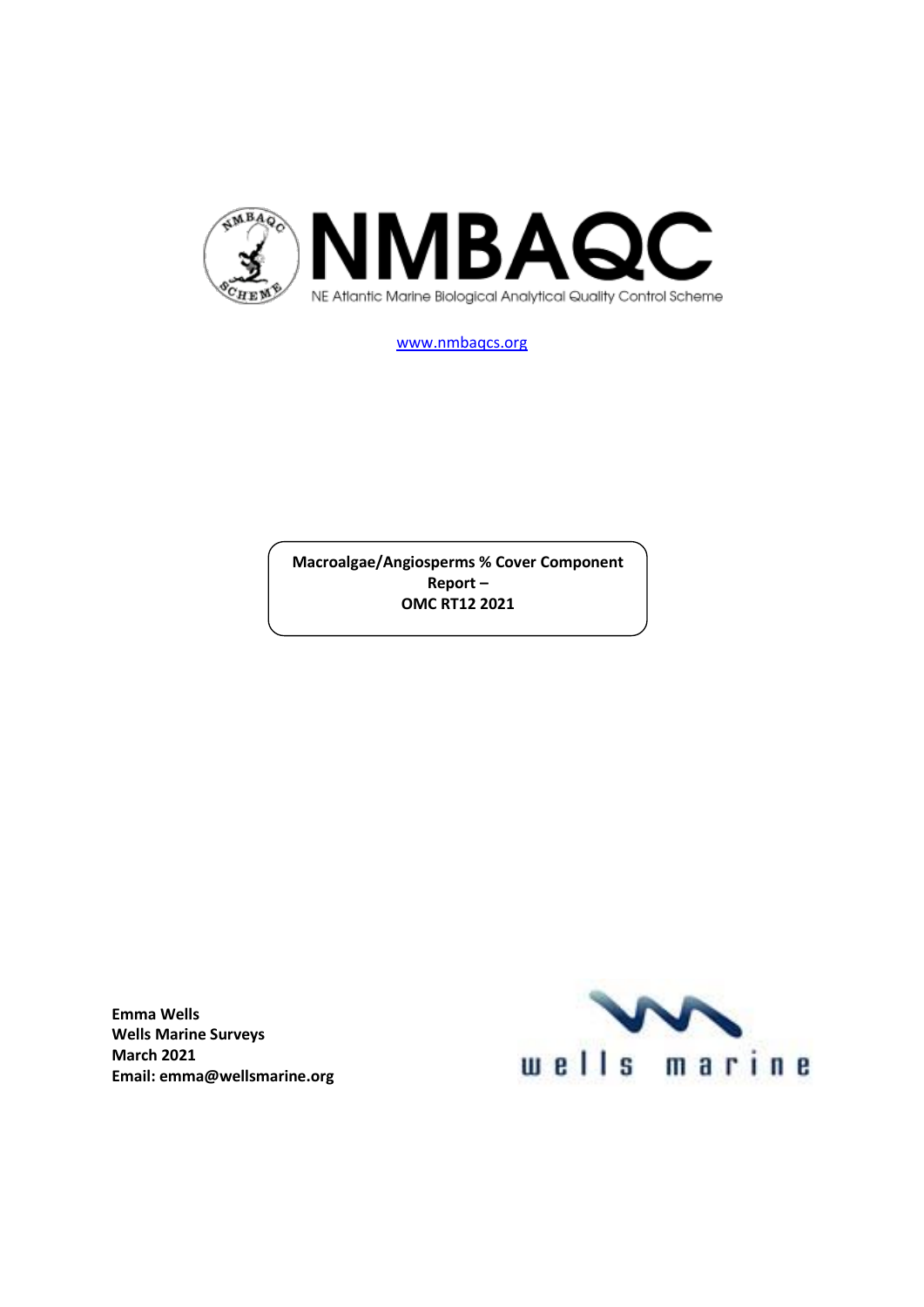# **MACROALGAE/ANGIOSPERMS COMPONENT REPORT FROM THE CONTRACTOR SCHEME OPERATION -2019-20**

| $\mathbf{1}$   |       |  |  |  |
|----------------|-------|--|--|--|
|                | 1.1   |  |  |  |
| $\overline{2}$ |       |  |  |  |
|                | 2.1   |  |  |  |
|                | 2.2   |  |  |  |
|                | 2.3   |  |  |  |
|                | 2.4   |  |  |  |
|                | 2.4.1 |  |  |  |
|                | 2.4.2 |  |  |  |
|                | 2.4.3 |  |  |  |
|                | 2.5   |  |  |  |
|                | 2.6   |  |  |  |
|                | 2.7   |  |  |  |
|                | 2.8   |  |  |  |
| 2.8.1          |       |  |  |  |
|                | 2.8.2 |  |  |  |
| 2.8.3          |       |  |  |  |
|                | 2.9   |  |  |  |
| 3              |       |  |  |  |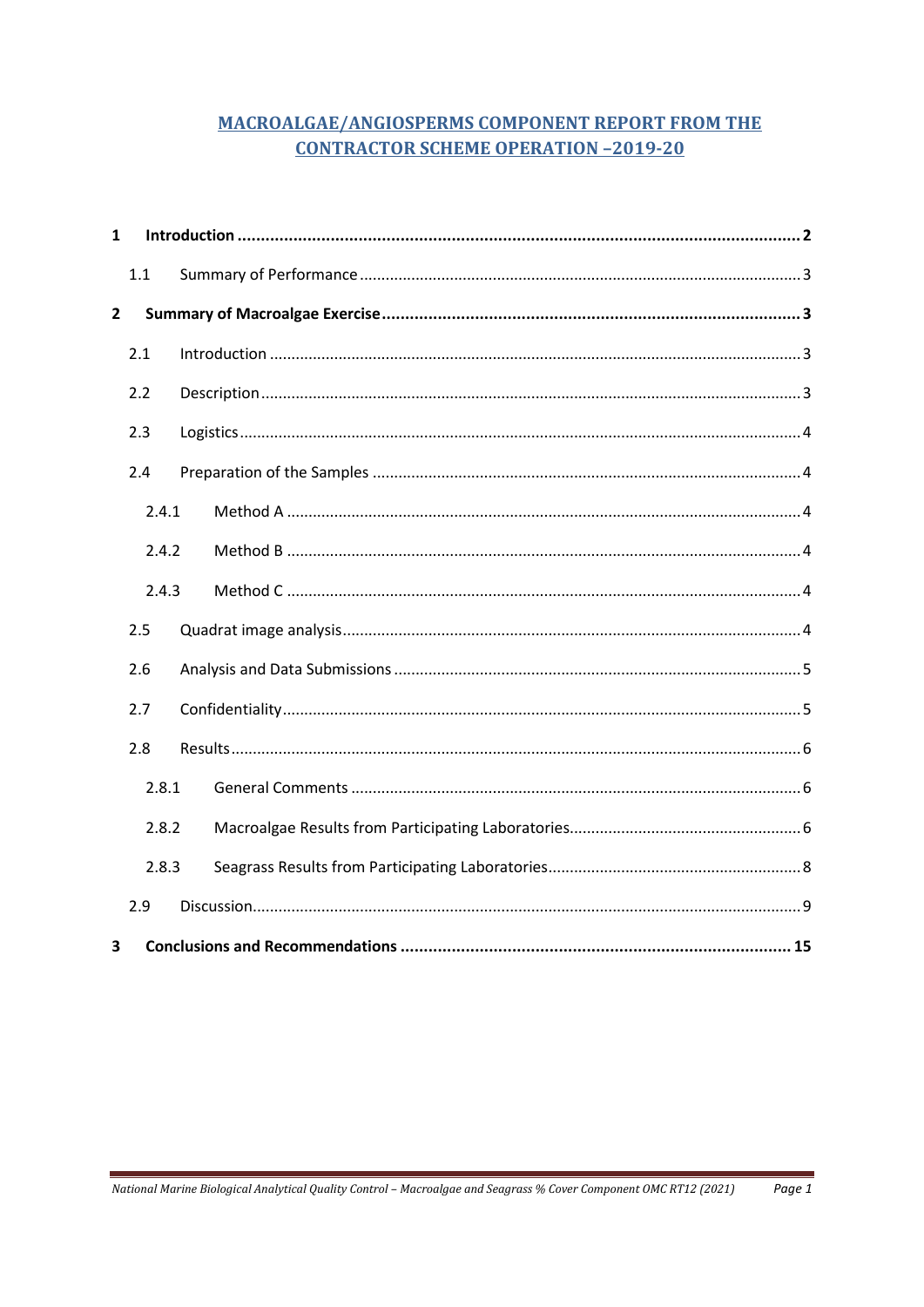### <span id="page-2-0"></span>**1 Introduction**

To enable correct water quality classification and good management decision-making, quality control of biological data is a high priority. This extends through all biological elements including macroalgae and seagrass. Good quality control ensures consistency of data being reported for management purposes, and for macroalgae and marine angiosperms this has been driven primarily by the requirements of the Water Framework Directive. This QC scheme aims to facilitate improvements in biological assessment whilst maintaining the standard of marine biological data. The scheme should help to ensure consistency between analysts with improved confidence in ecological quality status.

The National Marine Biological Analytical Quality Control (NMBAQC) Scheme addresses several issues relating to macroalgae and seagrass data collection, this report focuses on two of these:

- The estimation of % cover
- The comparison of methodologies

This is the twelfth year in which % cover estimations of macroalgae have been included as an element of the NMBAQC scheme and the tenth year for which seagrass has been assessed as a separate entity. This included one exercise for macroalgae and one for seagrass both of which were split into three additional exercises based on methodology. The format followed that of previous years (RT03 – RT11). Test material was distributed to participating laboratories from which data forms were completed with macroalgae and seagrass % cover results and returned for analysis.

Seven laboratories were issued test material. All seven laboratories completed the % cover macroalgae/seagrass component of the NMBAQC scheme with a total of 24 participants. Of those laboratories submitting results, all ten were government organisations. To ensure consistency between scheme years, each participating laboratory was assigned the same laboratory code as in previous years, except where a laboratory was new to the scheme. Individual codes may, however, change slightly due to variations in individual participants. Due to the nature of the exercise, there was no limit on the number of participants per lab.

Laboratories were able to complete the % cover test that best represented the methodology used within their laboratory to allow comparisons of methodology. However, the laboratories were encouraged to complete all three variations of both the macroalgae and seagrass exercise to facilitate comparisons of the methodologies.

Currently this scheme does not specify a definite qualifying performance level, and NMBAQC ring tests may be treated as training exercises. However, certain indicative targets have been applied to the assessment of the results based on Z-scores allowing "Pass" or "Fail" flags to be assigned accordingly; these may be used by competent monitoring authorities for internal monitoring of performance. These flags have no current bearing on the acceptability of data from such participating laboratories. Ring tests offer a means of assessing personal and laboratory performance from which continued training requirements may be identified or from which improvements in current field and laboratory procedures may be addressed.

The NMBAQC scheme was originally set up for benthic invertebrate data submission to the NMMP (National Marine Monitoring Plan) to determine that data were fit for submission to the scheme. Macroalgal/angiosperms data are not submitted to any such scheme. However, they are used for classification, so it's important they are correct.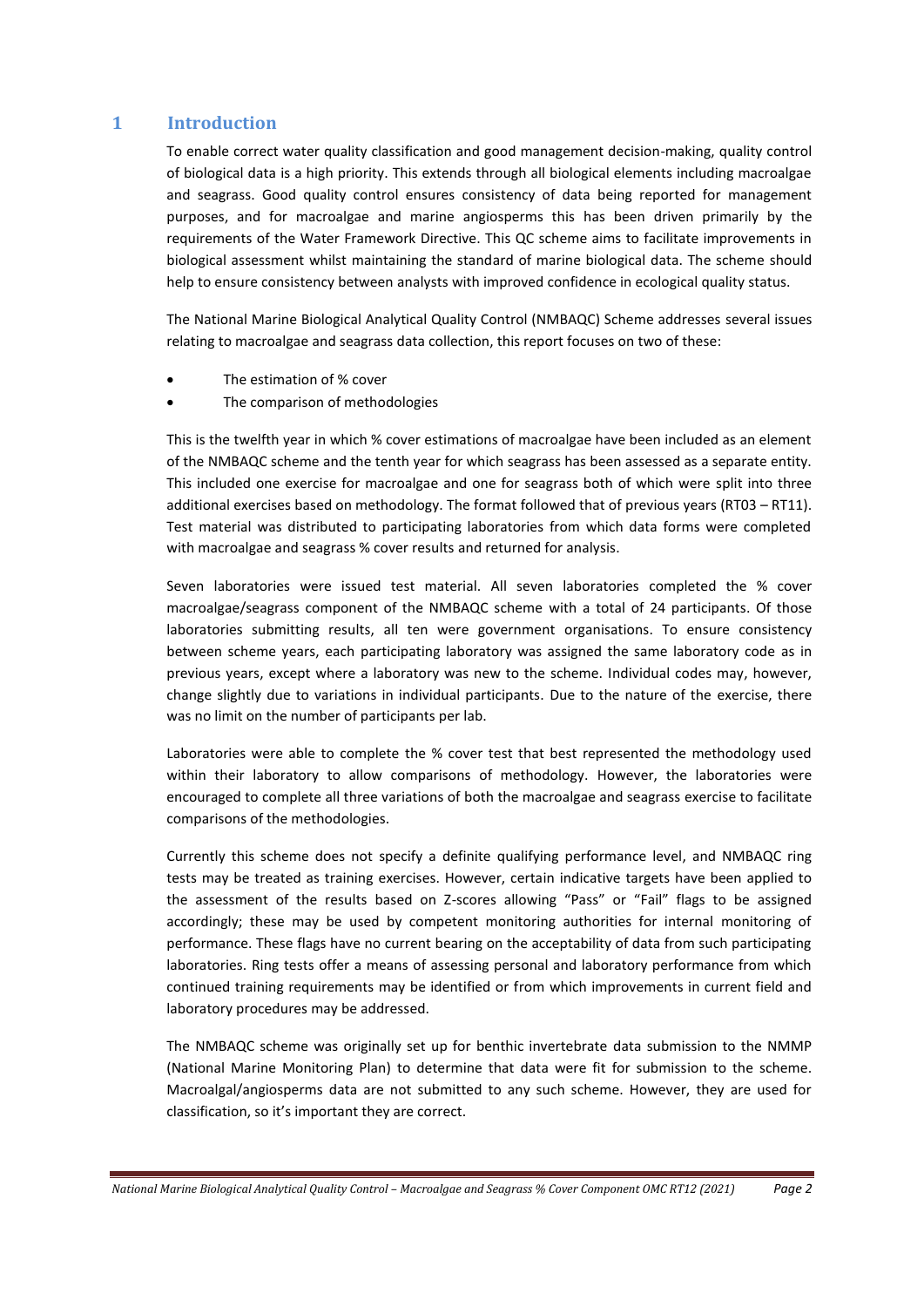## <span id="page-3-0"></span>*1.1 Summary of Performance*

This report presents the findings of the macroalgae/seagrass component for the tenth year of operation within the National Marine Biological Analytical Quality Control (NMBAQC) Scheme. This component consisted of one macroalgae and one seagrass exercise which was subsequently split into three alternative means of assessment which may be considered as separate modules from which laboratories could complete one or more module.

The analytical procedures of the exercise remained consistent with previous rounds of the scheme (OMC RT03 – RT11). The results for the exercise are presented and discussed with comments provided on the overall participant performance.

Two sets of fifteen quadrat photographs showing various % covers of opportunist macroalgae and seagrass were used for the exercise. These sets of photographs were duplicated to produce the three separate modules incorporating the different assessment methods utilised by the various participating laboratories. The set of quadrat photos differed by the use of grid squares of varying quantities; open quadrat, 5 x 5 square grid and 10 x 10 square grid. Each photo represented natural levels of opportunist macroalgae and seagrass cover.

Results for % cover of both opportunist macroalgae and seagrass varied between participants and between the different methods used. Several results deviated from the sample mean and from the % cover as calculated by image analysis. Deviation from the latter was more noticeable and this has also been reported in previous years. There was a considerable lack of consistency between the three methods in terms of the degree of continuity between participants as well as how the data compared with the image analysis % cover. There was greater preference for methods A and C for both macroalgae and seagrass and as seen in previous years method B had far fewer participants. The number of 'Fails' between test methods and comparison against mean or image analysis varied considerably with no apparent trend. The overall number of 'Fails' was similar for macroalgae and seagrass particularly when compared against ImageJ. The tests continue to produce a broad range of results thereby increasing the standard deviation, this results in the Z-scores being unable to pick up slight deviations from mean or ImageJ analysis % cover.

### <span id="page-3-1"></span>**2 Summary of Macroalgae Exercise**

### <span id="page-3-2"></span>*2.1 Introduction*

There was one exercise for the assessment of % cover of macroalgae and one for seagrass, which took the form of three methodology options. This exercise is described in full below to include details of distribution and logistics, procedures for estimation of % cover, completion of test result forms and full analysis and comparison of final submitted results.

### <span id="page-3-3"></span>*2.2 Description*

This exercise examined the participants' ability to estimate accurately various levels of opportunist macroalgae and seagrass percentage cover. The exercise can determine the level of inter-laboratory variation and the degree of deviation from % cover estimations as calculated using image analysis software. It identifies areas of significant error, problematic coverage, or misuse of grid squares for aiding with estimations.

Three sets of 15 representative macroalgae and seagrass quadrat photos were distributed to each participating laboratory in January 2021. Participating laboratories were required to estimate the % cover of the opportunist macroalgae and seagrass using one or more of the methodologies provided.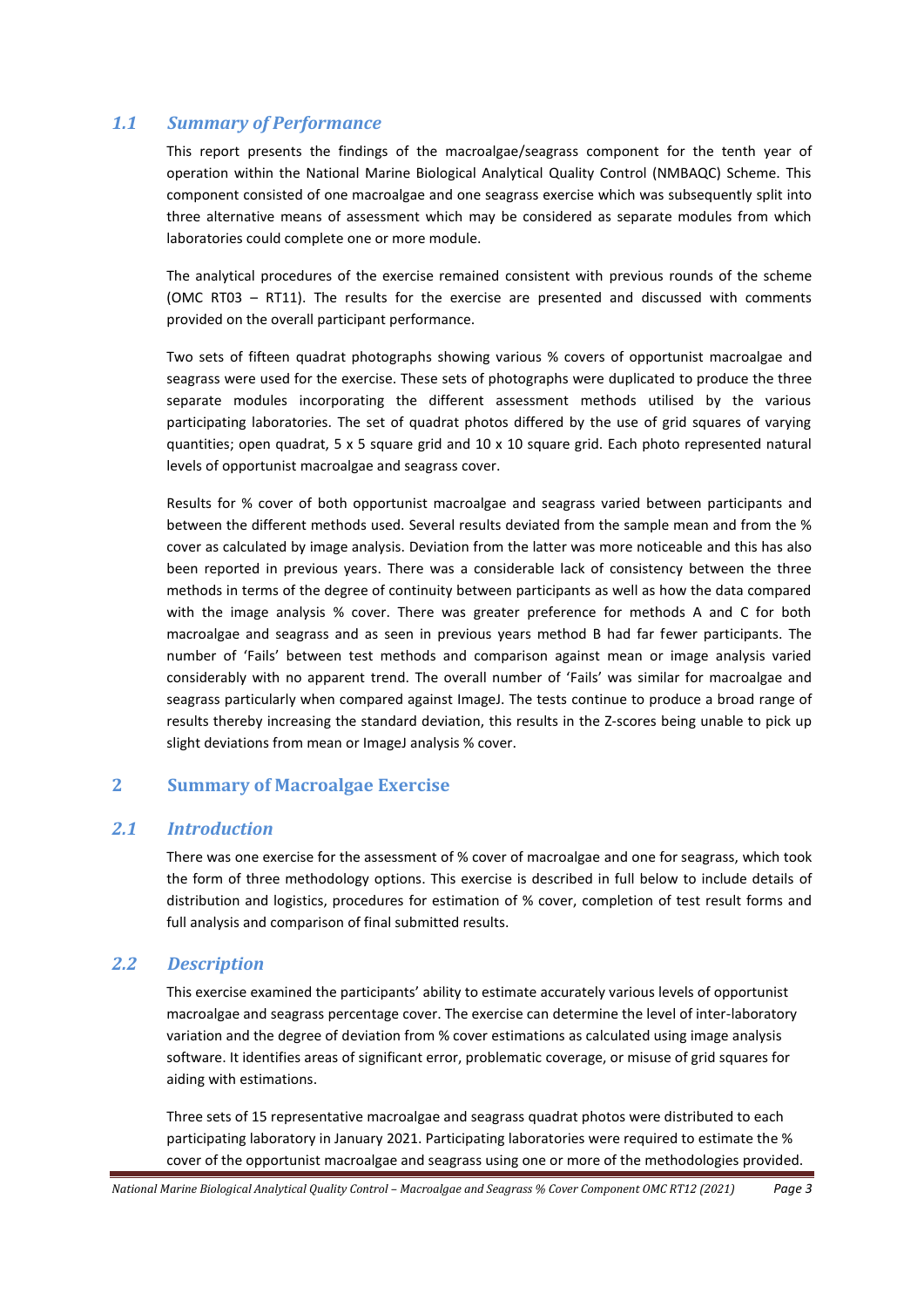The nature of the photos was consistent with those provided for RT11 with the two overlying grid systems. Opportunist algae consisted of species of *Ulva*, and seagrass was identified as *Zostera noltii*.

### <span id="page-4-0"></span>*2.3 Logistics*

The test material was distributed via file share to each laboratory. The files contained the six tests, description of methods and data submission forms. Participants were given six weeks to complete the test and return the result. There were no restrictions on the number of participants per laboratory.

Email has been the primary means of communication for all participating laboratories.

### <span id="page-4-1"></span>*2.4 Preparation of the Samples*

In order to assess the accuracy of determining % cover of opportunist macroalgae and seagrass, photographs were taken of quadrats overlying varying degrees of algae or seagrass cover. In total 15 representative photographs each of macroalgae and seagrass were taken by Wells Marine for the purpose of this exercise.

The two sets of 15 photographs were adapted to produce three tests of each component that utilised different methods of % cover estimation.

#### <span id="page-4-2"></span>**2.4.1 Method A**

Method A was an open quadrat, this allowed the analyst to estimate the percent cover in a 0.25 $m<sup>2</sup>$ quadrat without visual obstruction or assistance from gridlines. A general estimation is conducted looking solely at the total area within the quadrat that is clearly covered by the opportunist macroalgae or seagrass.

#### <span id="page-4-3"></span>**2.4.2 Method B**

Method B split the  $0.25m^2$  quadrat into 25 squares with each square representing 4% of the total quadrat. The percent cover was estimated by counting the number of squares, to the nearest half square, that were covered by macroalgae/seagrass. Completely covered squares were counted as one each. Between 50% and 100% cover in individual squares was estimated to the nearest quarter and these portions were summed. For quadrats with sparse macroalgae cover (i.e., always < 50% cover per square) the participants accumulated the small portions of algal coverage (totalling to the nearest half square). The number of squares was divided by 25 and then multiplied by 100 to give a percentage.

#### <span id="page-4-4"></span>**2.4.3 Method C**

Method C consisted of a 9 x 9 crosshair quadrat. This method splits the quadrat into 100 squares. The crosshair referred to the point at which the gridlines cross and within a 9 x 9 grid amounts to a total of 81 crosshairs. The method of cover estimation was achieved by recording the presence or absence of algae/seagrass under each of the crosshair points. Where present this was recorded as 1 and absence was recorded as 0. The number of cross hairs with algae/seagrass present was divided by 81, and then multiplied by 100 to give a percentage.

### <span id="page-4-5"></span>*2.5 Quadrat image analysis*

An image analysis programme called ImageJ was used to achieve a more objective measurement of % cover which could be compared with the traditional means of assessment.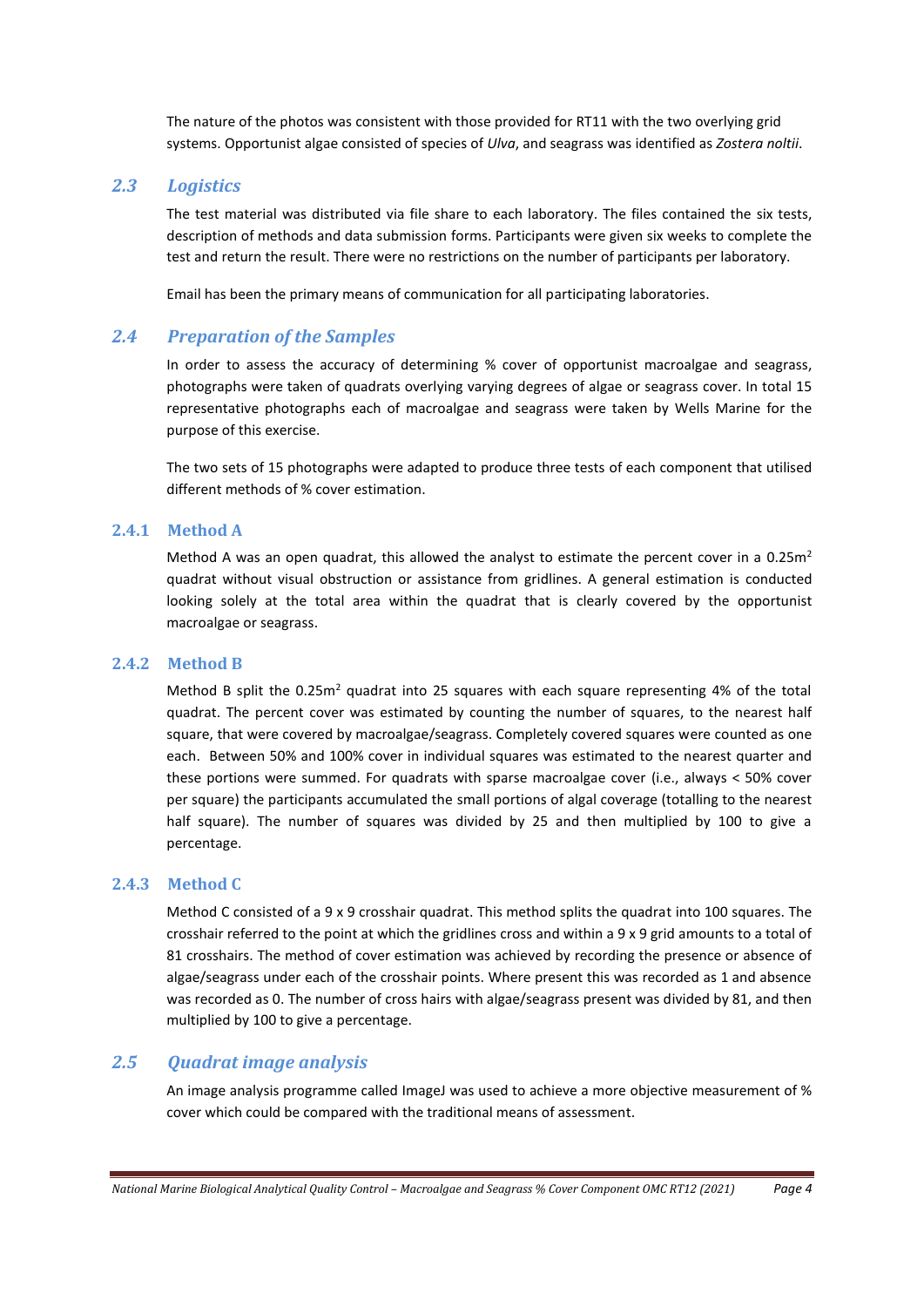Prior to analysis the quadrat photos were edited and modified within photoshop to ensure a substantial contrast between the seagrass and macroalgae against the background, enabling ImageJ to pick up the differences. The photographs were first edited in photoshop to remove debris and any other spots that may influence the overall % cover such as green shells. Photoshop is then able to highlight only those areas of green seagrass or macroalgae with the background remaining pale and indistinguishable. The photographs are then opened within the ImageJ program which distinguishes contrasts in colour/tone and is therefore able to compare the macroalgae against the background substrate.

ImageJ is used to convert the black and white quadrat photo into binary form to highlight the thresholds. The entire quadrat is calibrated against a known measurement scale from which the highlighted area can be spatially analysed. A percent cover is calculated using the area of macroalgae cover against the area of the quadrat as calibrated in ImageJ. These percentages were used as a comparison against the skilled eye estimations as submitted by the participants.

A full, impartial image analysis comparison was sought as part of the QC exercise. This was previously attempted using GIS, but it was thought that this method did not provide a fully independent analysis of % cover. ImageJ is thought to be less subjective providing a more accurate analysis based on colour/tone contrast. Image analysis has been conducted to demonstrate how the comparisons would work but may require further modification and discussion as to its applicability and accuracy, therefore cannot be taken as a definite measure of % cover.

# <span id="page-5-0"></span>*2.6 Analysis and Data Submissions*

A prepared results sheet was distributed with the exercise instructions to standardise the format in which the results were submitted. Each participant had the option of completing the test which most represented their own procedures, but all participants were encouraged to complete all three tests of both macroalgae and seagrass to enable a comparison of methodologies and levels of accuracy achieved within each.

For each test the participant had to estimate the % cover of opportunist macroalgae/seagrass species only, excluding any additional species that were present within the quadrat and that were not considered to be either of these types of species. The assessment included a large degree of variation in % cover to represent the full range experienced within the field.

Spreadsheet based forms were distributed with the test material to standardise the format in which the results were submitted. These results will be retained and stored appropriately.

### <span id="page-5-1"></span>*2.7 Confidentiality*

To preserve the confidentiality of participating laboratories, each participant is allocated a four-digit laboratory code from which they can identify their results. These codes are randomly assigned. The initial letters (MA) refer to the scheme this is followed by the scheme year which refers to the year in which the NMBAQC scheme original commenced, the final two digits represent the laboratory. For those laboratories where multiple submissions were provided the four-digit code is followed by a letter allocated to each participant of that laboratory. For example, participant c from laboratory twelve in scheme year twenty-eight will be recorded as MA2812c.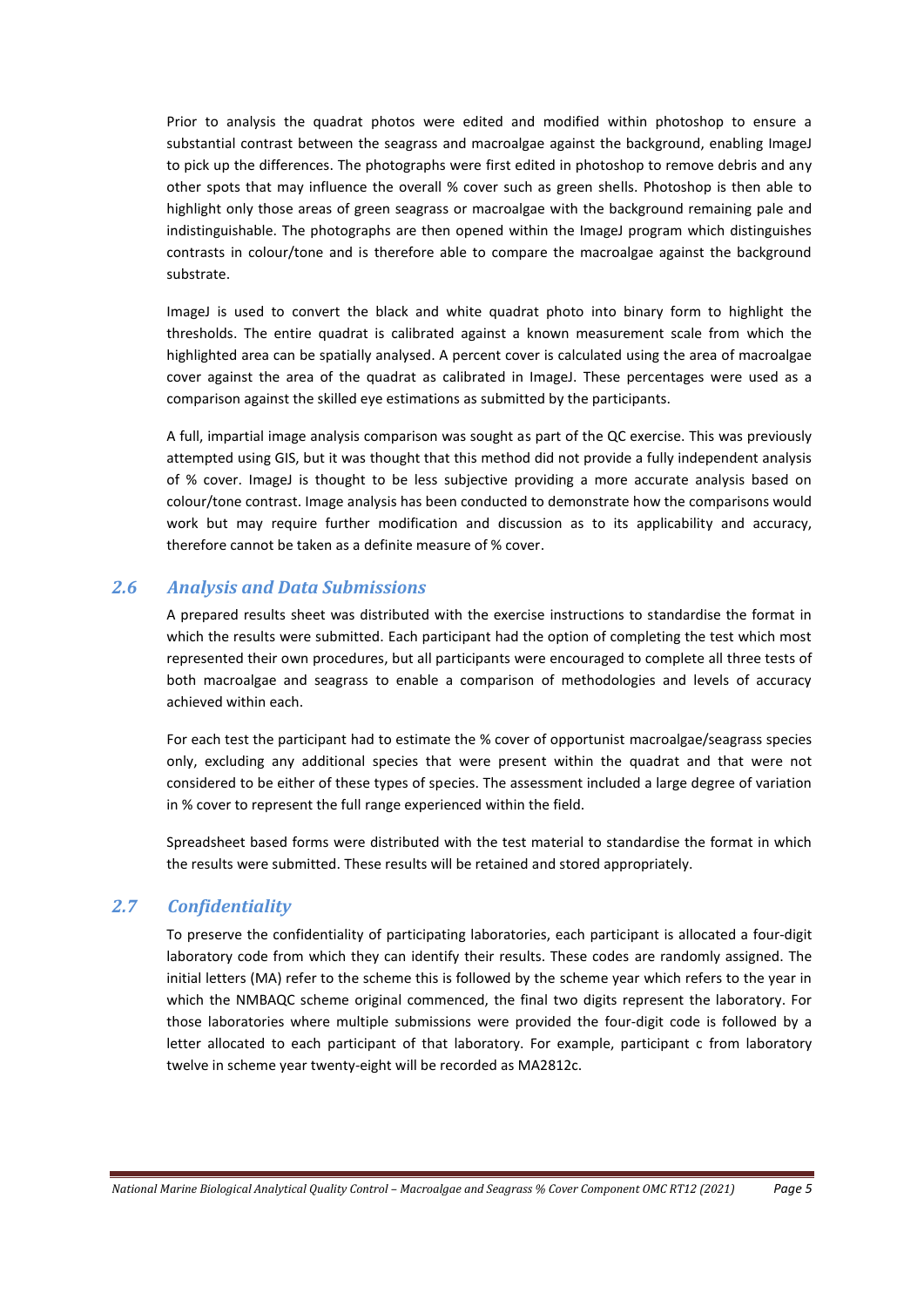#### <span id="page-6-0"></span>*2.8 Results*

The results have been analysed using different approaches to compare the results between participants, between the three different methods of estimation and to compare against ImageJ calculated % cover estimations for both macroalgae and seagrass.

#### <span id="page-6-1"></span>**2.8.1 General Comments**

In total seven laboratories signed up for the % cover component of the macroalgae/seagrass element for RT12. All seven laboratories submitted data within this round of the ring test. Of those laboratories that submitted data 16 completed method A, 9 completed method B and 18 completed method C for the macroalgae component. For the seagrass component 15 completed method A, 9 completed method B and 17 completed method C. Seven participants completed all three macroalgae and seagrass methods. The results have been collated and represented in various formats to enable full comparisons between participants and against % cover as calculated by the image analysis.

Details of each participating laboratory performance were distributed in the macroalgae OMC RT12 Bulletin Report and the seagrass OMC RT12 Bulletin Report, which represent a summary of the results for RT12. The Bulletin provides 'Pass' and 'Fail' flags to each data set to highlight deviation from sample mean and actual results. Values of Z-scores were used to apply the 'Pass' and 'Fail' assessment.

Z-scores, calculated to indicate the level of deviation of % cover, used the following formula:

 $Z = X - \mu$ δ

*X* is a raw score to be standardized;

 $\mu$  is the mean of the population;

*σ* is the standard deviation of the population.

Z-scores were calculated using the mean % cover and the image analysis % cover. A Z-score value of greater than +/- 2.0 is considered to be outside an acceptable limit of deviation from the mean. This value is considered standard practice and was used assign a 'Fail' or 'Pass' flag on the data.

### <span id="page-6-2"></span>**2.8.2 Macroalgae Results from Participating Laboratories**

### **2.8.2.1 Test A Results (open quadrat)**

Test A consisted of 16 participants and was the second most popular of the three methods (albeit marginally). The range of results per quadrat varied considerably with the largest range of results produced for quadrats 1, 5 and 6 with a range of 30%. Quadrats 2, 3, 7, 8, 11, 12 and 15 had % cover estimate ranges of between 20% and 30%, and the remaining 5 quadrats had % cover ranges of between 10 and 20%. This is a much lower % cover range that was recorded for the previous year (RT11). Despite quadrats 5 and 6 resulting in a broad range of results there was no 'Fails' when using z-score against the mean, and overall, there were no more than 2 'Fails' per quadrat and most quadrats only recorded one 'Fail'.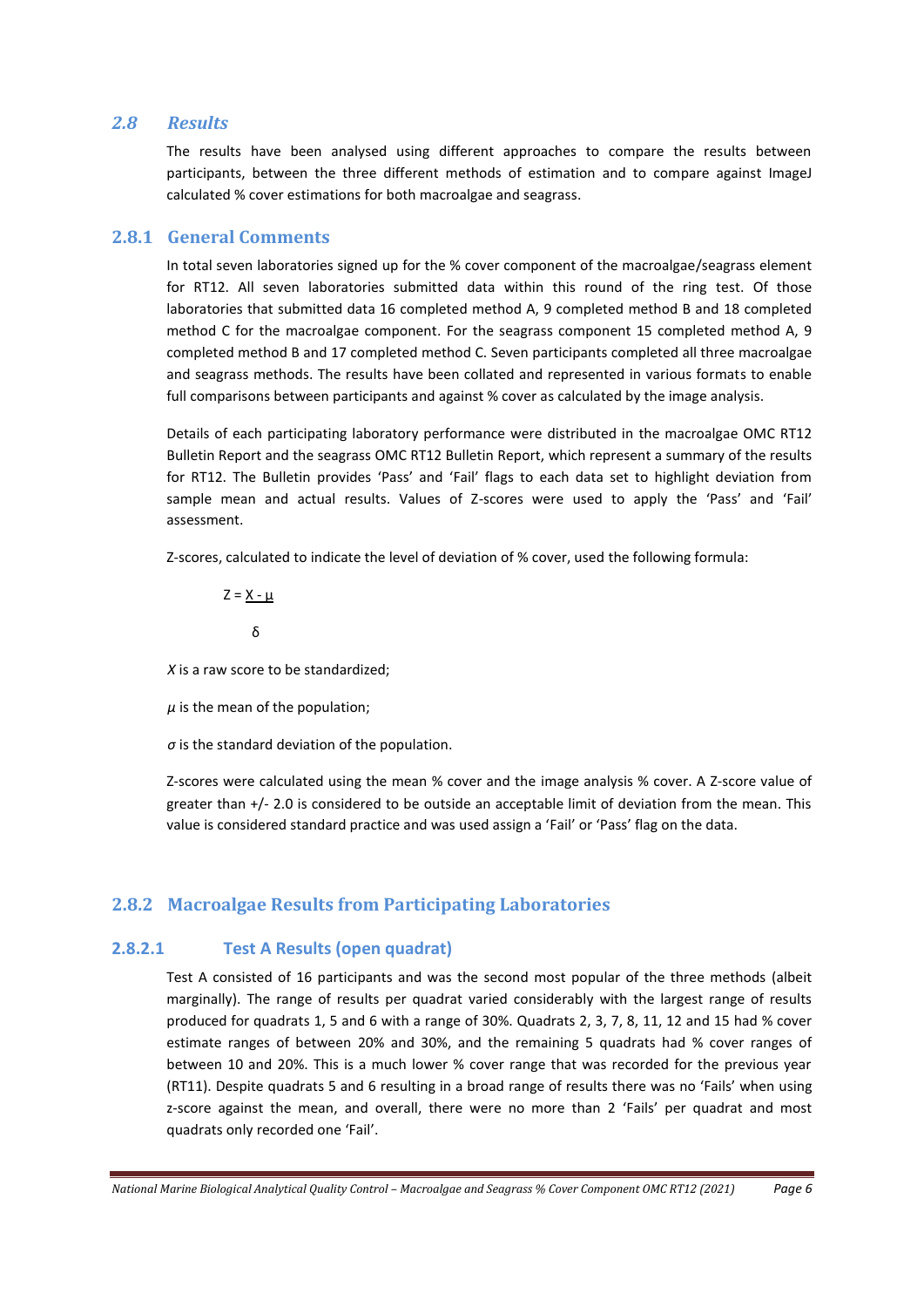In comparison the total number of 'Fails' when using Z-scores derived from ImageJ analysis % cover was higher with a total of 25. This is substantially higher than the 6 recorded 'Fails' recorded when comparing against the mean. However, this is now very consistent with previous years. Most quadrats recorded between 1 and 3 'Fails', however quadrat 13 resulted in 5 'Fails'. The % cover range for this quadrat was quite low but so was the standard deviation allowing little room for error. Z-scores calculated against the population mean resulted in a 97.5% pass rate for test A, which is consistent with previous years results and an 89.5% pass rate for analysis against ImageJ.

Deviation from the mean varied between participants, ranging from 2.28% and 8.38% taken as an average across all quadrats. Deviation from ImageJ was slightly higher ranging between 2.44 and 11.25. Both these results were a slight improvement on the previous year.

Six participants 'Failed' at least 1 quadrat when comparing against the mean, using ImageJ 10 of the 16 participants 'Failed' at least 1 quadrat. Of those participants that 'Failed' a quadrat most had between 1 and 3 'Fails', with only one participant resulting in 6 'Fails'. 12 out of 23 'Fails' could be attributed to just two participants when using ImageJ. Across both test analysis there were a total of 31 'Fails' all except 4 of these were due to underestimations. Test A recorded an average deviation from Image analysis of -2.74% with 11 of the 15 quadrats resulting % cover estimates lower than that of the ImageJ.

### **2.8.2.2 Test B Results (5 x 5 gridded quadrat)**

Test B had the least number of participants with only 9 choosing this method. As with test A there was a greater degree of correlation of % cover against population mean compared with the image analysis. Overall, there was a far smaller range of results recorded for test B with the exception of Quadrat 6 with a range of 43%. Most quadrats had ranges between 10% and 20% with two quadrats displaying ranges of below 10% and two quadrats with a range of up to 25%. This is a lower range than is generally recorded but it is likely to be due to the small sample size. The lowest range of % cover estimates were for quadrat 4 (8%) and quadrat 14 (6%), consistent with results from Test A. These two quadrats also had very low % covers of less than 10%.

Only one of the nine participants 'Failed' a quadrat when compared against the mean with a 99% pass rate for this test component. In comparison the total number of 'Fails' when compared with image analysis was 18 with a pass rate of only 87%. Five participants 'Failed' at least 1 quadrat with 10 'Fails' attributed to one participant. These 'Fails' were generally attributed to underestimation of the % cover. There was no one quadrat that appeared particularly problematic although quadrat 10 resulted in the highest number of 'Fails' with a total of 4.

Average deviation, per participant, from the mean was relatively low between 2.7 and 9.2. Average deviation from image analysis was consistently higher ranging between 2.5 and 13.6. Overall deviation from image analysis was -4.36, indicating that % cover estimates from participants were consistently lower than those as calculated by image analysis. This is also consistent with test A results.

#### **2.8.2.3 Test C Results (9 x 9 crosshairs quadrat)**

A total of 18 participants opted to complete Test C using the 100 square method with varying levels of deviation from the population mean. As seen in previous years this was also the most popular of the estimation methods. The results verified that as with the other two test methods there was a higher degree of deviation when comparing results against the image analysis % cover as opposed to the population mean. The range of results was much higher with the other two test methods indicating a higher degree of inconsistency between participants. Seven quadrats had % cover ranges between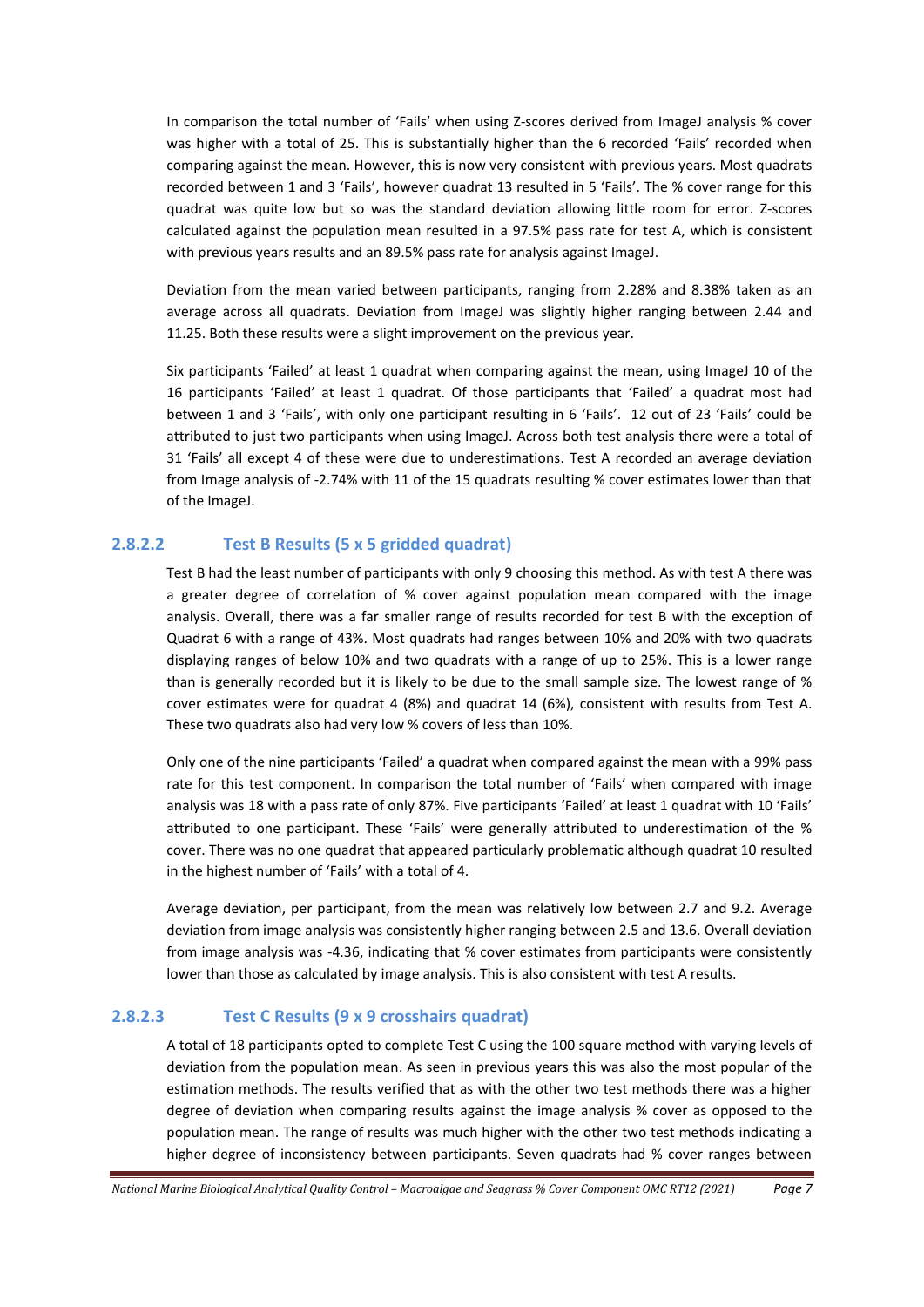30% and 40%, with one quadrat with a range of 42%. A further 5 had % cover ranges of between 20 and 30%, the remaining had less than 20% ranges with quadrat 4 recording the lowest range of 6%. As per the previous two test methods quadrats 4 and 11 had the lowest % cover ranges.

Four participants 'Failed' between 1 and 9 quadrats, with a total of 16 'Fails' for comparisons against the mean. The overall pass rate was 94% which is consistent with the previous year. The 'Fails' were distributed across all quadrats with only one quadrat with 2 'Fails', however 9 of these 'Fails' could be attributed to one participant. Comparisons against image analysis also resulted in 16 'Fails' and a 94% pass rate. Eight 'fails' could be attributed to one participant, a second participants also recorded 6 'Fails'. Both participants regularly underestimated the % cover. Most quadrats resulted in 1 'Fail' with quadrats 6, 8, 10 and 15 resulting in two 'Fails'.

The degree of deviation from mean  $(2.09 - 16.19)$  and image analysis  $(2.93 - 14.71)$  was comparable and were higher than the other two test methods. Overall deviation was very low at only 0.72 showing a good degree of agreement between test method c and image analysis.

### <span id="page-8-0"></span>**2.8.3 Seagrass Results from Participating Laboratories**

### **2.8.3.1 Test A Results (open quadrat)**

Test A consisted of 15 participants and this was the second most popular method. The range of results submitted per quadrat varied considerably as with the macroalgae test. The largest range was for quadrat 5 with a large % cover range of 52% and results varying between 25% and 77 %. A further 4 quadrats had % cover ranges of 40% with only 2quadrats with % cover ranges less than 20%. The average range across all participants and quadrats was 30%, which is consistent with last years results.

Z-scores calculated against the population mean resulted in five people 'Failing' between 1 and 6 quadrats and 11 'Fails' overall. In total there was a 95% pass rate for test A when using Z-scores derived from the mean which is consistent with last year. When comparing results against % cover as calculated using ImageJ, the number of 'Fails' per laboratory was marginally greater with a total number of 15 'Fails' (93% pass rate) which is much more consistent with comparisons against the mean. However, this may be because of high values for standard deviation derived from the large range of results thereby resulting in fewer 'Fails'. Only four participants 'Failed' a quadrat with one participant 'Failing' 9 quadrats. This participant consistently overestimated the % cover.

The average deviation of results from the mean and image analysis % cover per lab ranged from 2. 97 to 14.92 and 2.99 to 16.87 respectively. These deviations are consistent with previous and with the macroalgae results. The overall deviation of mean from image analysis was 1.95% indicating a slight overall overestimation of % cover across all participants and quadrats.

### **2.8.3.2 Test B Results (5 x 5 gridded quadrat)**

Test B had the least number of participants with a total of 9 participants opting to complete the 5 x 5 square grid quadrat method, which is consistently the least preferred method. This test followed the same trend as the other tests for both macroalgae and seagrass. There was a broad range of results and comparisons against image analysis resulted in a greater number of 'Fails' using the Z-score than when comparing against mean % cover. The range of % cover values showed a lower level of variation than described for test A with 6 quadrats resulting in ranges between 30% and 37% and a further 4 quadrats having % cover ranges in the order of between 20% and 30% indicating a lower level of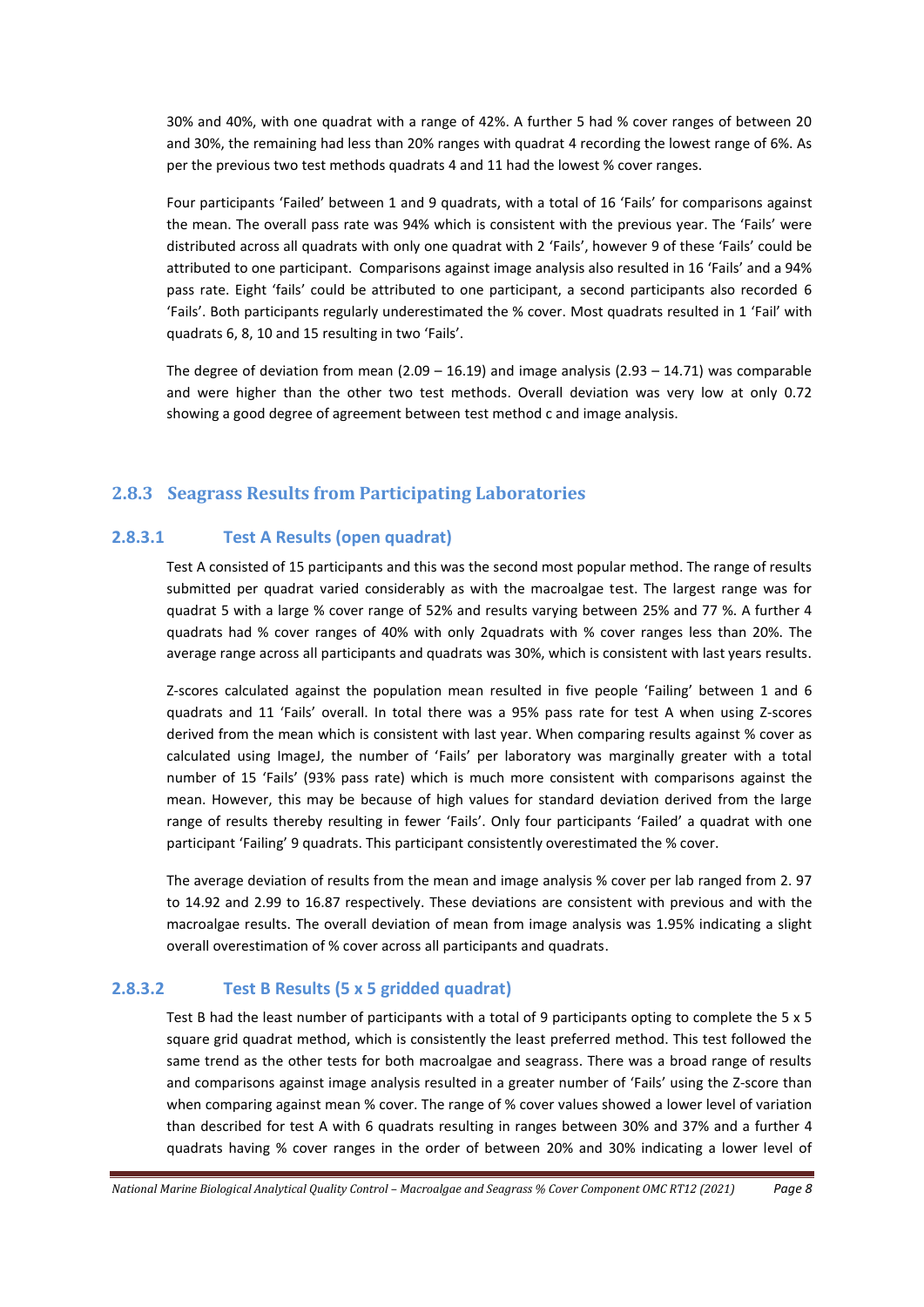discrepancy between participants. The remaining 5 quadrats had ranges between 7% and 17%. Unlike with test method A, the highest range of results was recorded for quadrat 10.

Comparing results against mean % cover resulted in only 2 'Fails' distributed across 2 participants, with an overall pass rate of 98.5%. In comparison, the total number of 'Fails' using image analysis was higher at 13 and was distributed among 7 out of the 7 participants. The overall pass rates using image analysis % cover was 90%. Both sets of results were consistent with last years results.

The deviation from mean % cover  $(3.16 - 12.44)$  and image analysis  $(4.51 - 12.41)$  was slightly higher than the previous year and can be attributed to the slightly higher range of results across some quadrats. The overall deviation of mean from image analysis was lower than for test method A, at -0.44 indicating a greater number of quadrats with estimations lower than the image analysis % cover calculations.

### **2.8.3.3 Test C Results (9 x 9 crosshairs quadrat)**

Test C had a total of 17 participants. The % cover ranges were much higher for test C than for both tests A and B with all except five quadrats having a % cover range between 30% and 72% indicating a much higher level of discrepancy between participants. The total % cover range over all participants and quadrats was 42% with quadrat 5 recording the highest range of 72%

Comparison of results against the mean resulted in 7 'Fails' distributed between 2 participants and a total pass rate of 97%. Comparing results against the image analysis resulted in 26 'Fails' with pass rates of 91%. Two participants 'Failed' 9 quadrats each with the remaining 8 'Fails' distributed among 5 participants. The broad range of results has produced a high standard deviation therefore the analysis has only allowed extreme outliers to be highlighted. It would be anticipated that there would be a much higher number of 'Fails' due to the lack of consistency between results.

Deviation from mean % cover  $(4.22 - 22.39)$  and image analysis  $(3.29 - 25.20)$  is very high compared with previous years and indicates a very high level of inconsistency between participants for this method. The average level of deviation between % cover estimates and image analysis across all quadrats and participants was 8.59 clearly indicating a high level of overestimation of % cover.

### <span id="page-9-0"></span>*2.9 Discussion*

The % cover of opportunist algae or seagrass in a 0.25  $m^2$  quadrat is usually estimated based on a skilled eye observation using either an open quadrat or gridded quadrat with  $+/$ - 5% agreement between surveyors. It is highly unlikely that this method of % cover estimation is 100% accurate due to the subjectivity of individuals, although over time people can become highly skilled. OMC RT12 used the population mean and an image analysis method (ImageJ) to calculate a more objective % cover for comparison with individual participants' records. There are difficulties in obtaining 100% accuracy for % cover of opportunist algae or seagrass; however, using the image analysis method is thought to provide less subjectivity than skilled eye estimations. The ImageJ program can select areas of cover based on the colouration, identified by depth of colour. Each of the quadrat photographs is enhanced prior to analysis using Photoshop to ensure maximum contrast between algae and substrate by selecting the areas of algal coverage and in this instance converting to a black and white scale. Once the two distinct colours have been identified within the ImageJ program it is able to calculate the total area covered thus reducing the degree of subjectivity experienced with skilled eye evaluations. During this eleventh round of the macroalgae scheme photographs were also groundtruthed against actual presence of algae within the field to ensure the area of algae could be identified accurately within each quadrat thereby ensuring full calibration of the photographs.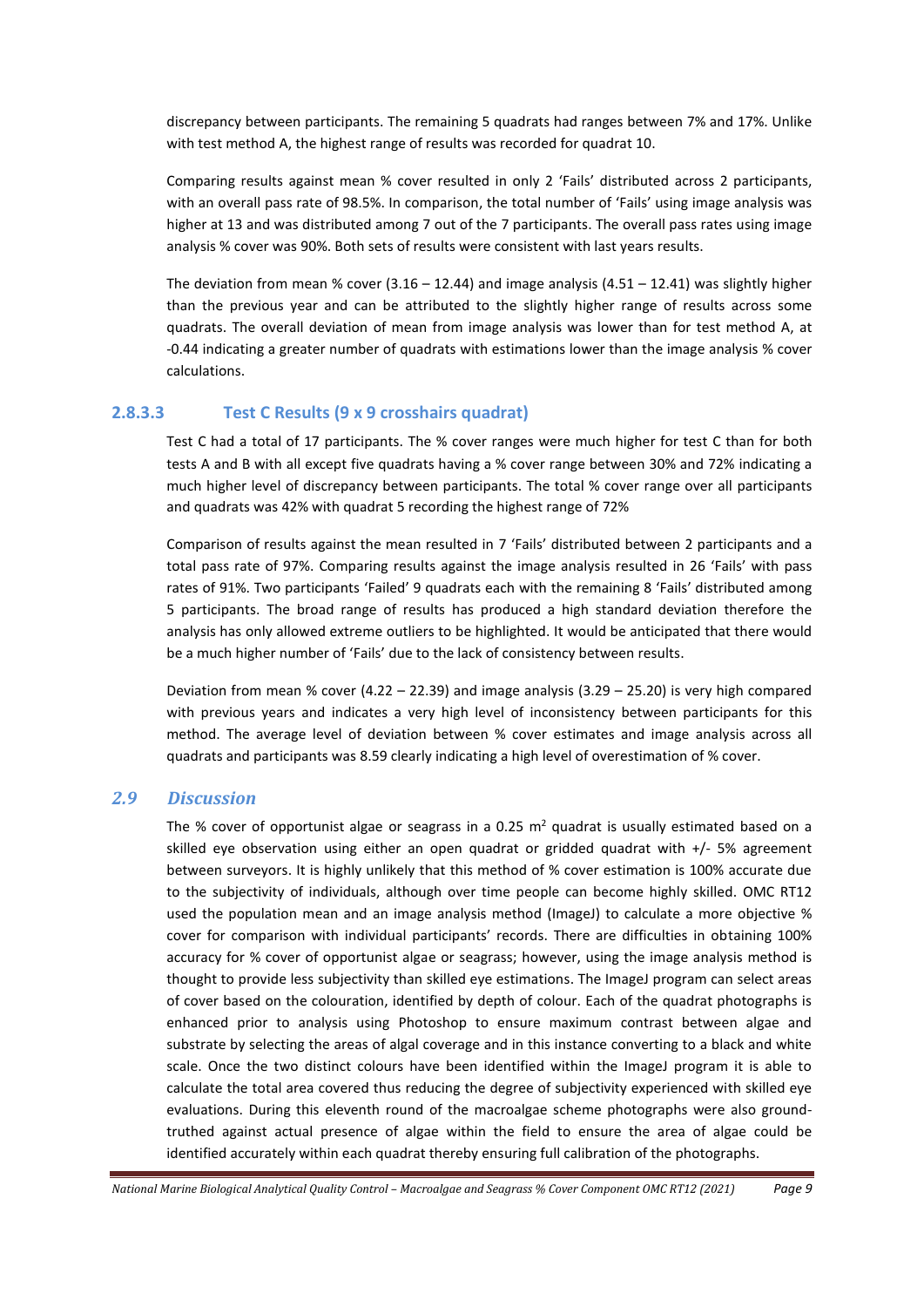Z-scores were used to establish a level of acceptance for results submitted by participants. These Zscores used both the mean % cover per quadrat and the % cover as calculated by ImageJ. The results could then be compared between participants, and between method of cover estimation for both macroalgae and seagrass. The results generally show a higher level of consistency between participants when comparing with the population mean. This was apparent across all tests for both macroalgae and seagrass. In conjunction with this there were a greater number of Z-scores 'Failures' when comparing the image analysis % cover with the population mean of the quadrats. This is consistent with previous years. This indicates either a lack of accuracy in % cover estimations or inaccurate % cover results produced using ImageJ. The benefit of comparing participants' results against the mean is that it fully represents the range of results submitted and this is not the case for the ImageJ results. However, the image analysis represents a less subjective % cover value that is consistent between quadrats.

The overall range of results submitted is still highly variable with some quadrats having estimated ranges up to 72% indicating a high degree of participant error and inconsistency. For some participants this was more noticeable than others. The level of success rate for individuals was not completely consistent between tests with the greatest number of 'Fails' for each test being attributed to different people, however some participants regularly produced a higher deviation from the mean and ImageJ results than others. As with previous years this provides some evidence that different methods of % cover estimation provides varying levels of success for the different participants, making it difficult to conclude which method is the best in terms of producing the most accurate result. It seems this is highly dependent upon the participant.

The degree of deviation from the image analysis % cover value depended significantly upon the quadrat. Some quadrats were more problematic than others; this was consistent with the range of % cover and could possibly be attributed to the patchier coverage of opportunist algae and seagrass in some quadrats which is much harder to estimate accurately. However, as in some previous years it was evident that those quadrats with a mid percent cover range generally resulted in a higher level of deviation with a much broader range of results. In previous years it has been apparent that those quadrats with either a very high or low percent cover have appeared much easier to accurately estimate total cover. This trend is evident throughout both macroalgae and seagrass quadrat. There is also a broader range of % cover estimations and deviations for both the mean and ImageJ analysis for seagrass than macroalgae. Seagrass displays a much patchier nature of growth; its thin long strands often make it difficult to estimate % cover leading to a broader range of results and high levels of deviation.

As per previous years there is a very broad range of results provided for each quadrat, far greater than the recommended  $+/-$  5%. The range of results also varies according to the % cover of the quadrat with those in the mid-range (30 – 70%) having less consistency in % cover estimates than those quadrats whose % cover is at the higher or lower end of the range. This is seen across all test methods and for seagrass and macroalgae alike.

Figures 1 and 2 show this range of % cover results. The scatter graphs also indicate that Test method B for both macroalgae and seagrass has the smallest range of results across participants. However, there are also far fewer participants for this test method so it is unclear whether, given similar number of participants, this would result in a broader range of results. Overall, the broad range of % cover estimates submitted by participants is concerning in terms of consistency between laboratories as well as within laboratories. Figures 1 and 2 also indicate test C to result in the broadest range of results.

*National Marine Biological Analytical Quality Control – Macroalgae and Seagrass % Cover Component OMC RT12 (2021) Page 10*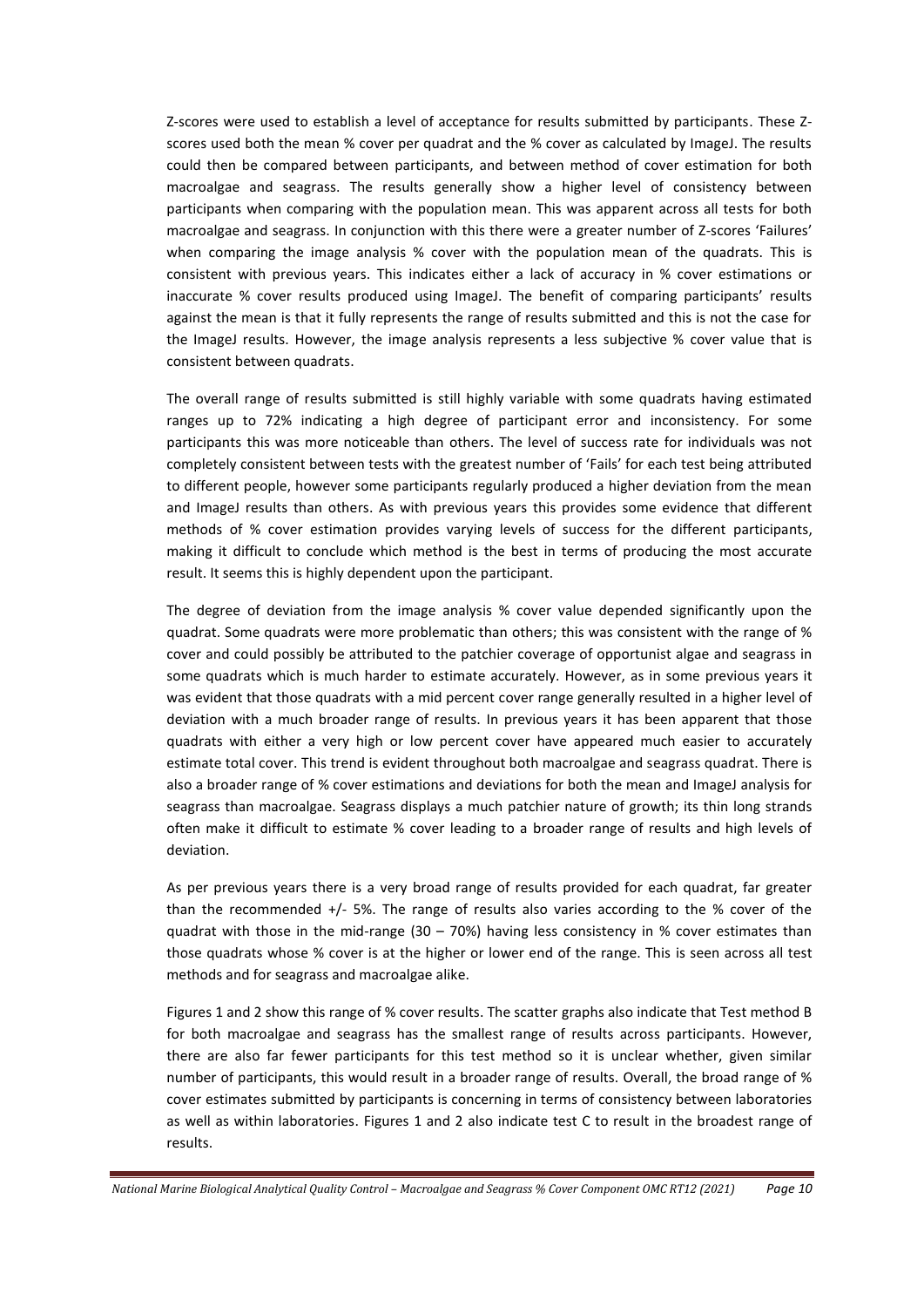

**Figure 1:** Scatter graph showing the range of % cover results per quadrat across all three test methods for opportunist macroalgae.



*National Marine Biological Analytical Quality Control - Macroalgae and Seagrass % Cover Component OMC RT12 (2021) Page 11*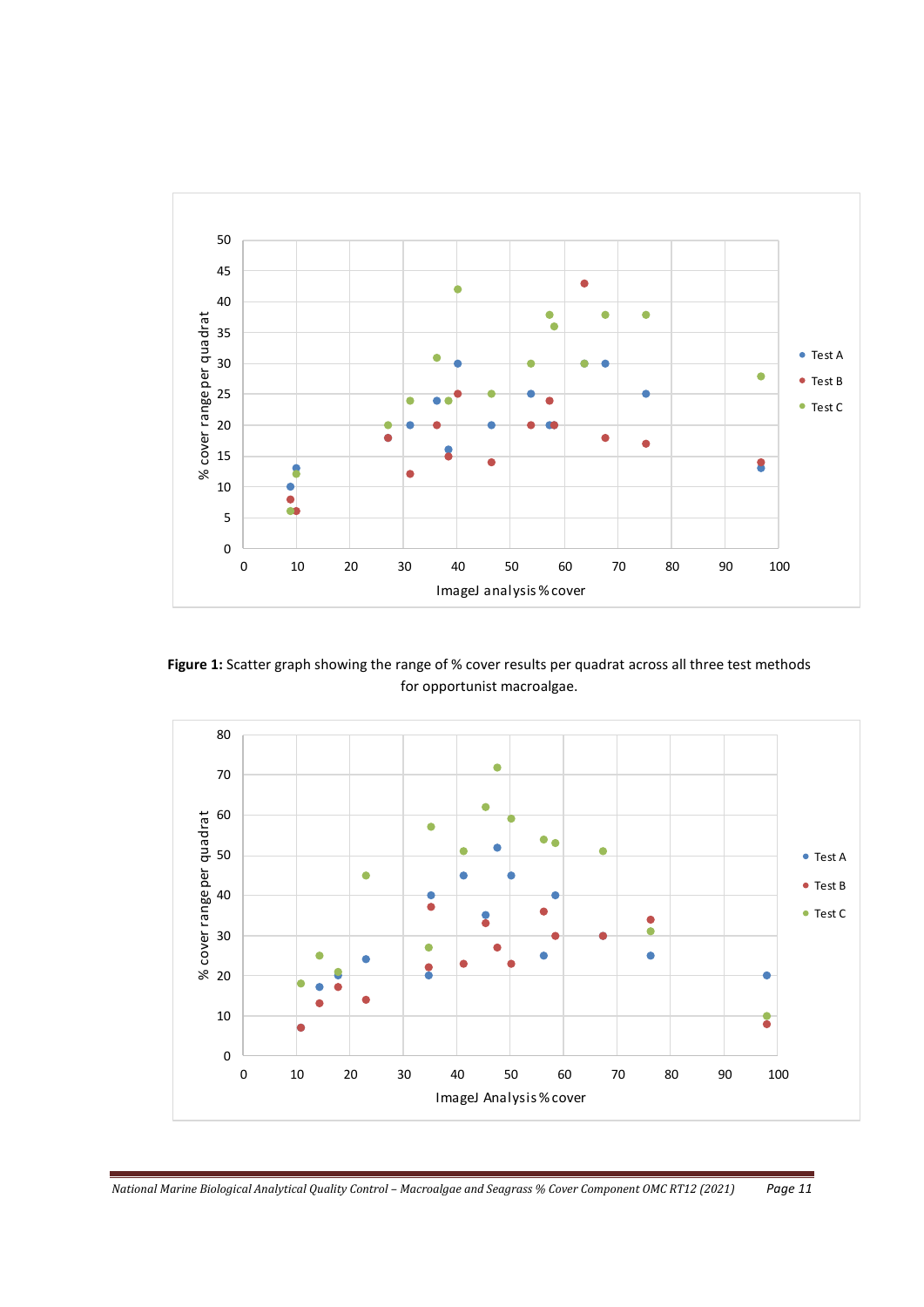**Figure 2:** Scatter graph showing the range of % cover results per quadrat across all three test methods for seagrass.

There are also noticeable differences between the different methods of estimation used and the resulting number of 'Fails' (Figure 3). Test B resulted, overall, in a lower number of 'Fails' compared with the other two methods. However, this method also has the lowest number of participants therefore less opportunity to create a wide range of results.

As in previous years the number of 'Fails' was much higher for comparison against ImageJ than against mean. This has come to be expected but does not negate the value of using ImageJ analysis with which to compare results as this is ultimately the least subjective method and using the mean is naturally going to allow more estimates to sit within the Z-score +/- 2.00 range. Therefore, the two methods cannot be directly compared.

Figure 3 also shows the number of 'Fails' for the test methods A and C varies between macroalgae and seagrass and the test method A and C. There appears to be no clear trend developing. This is in contradiction with the results from the previous year (RT11) which can be seen in Figure 4. These results clearly indicate a higher number of 'Fails' throughout the macroalgae quadrats.



**Figure 3:** Number of Fails recorded across all tests for macroalgae and seagrass quadrats for OMC RT12.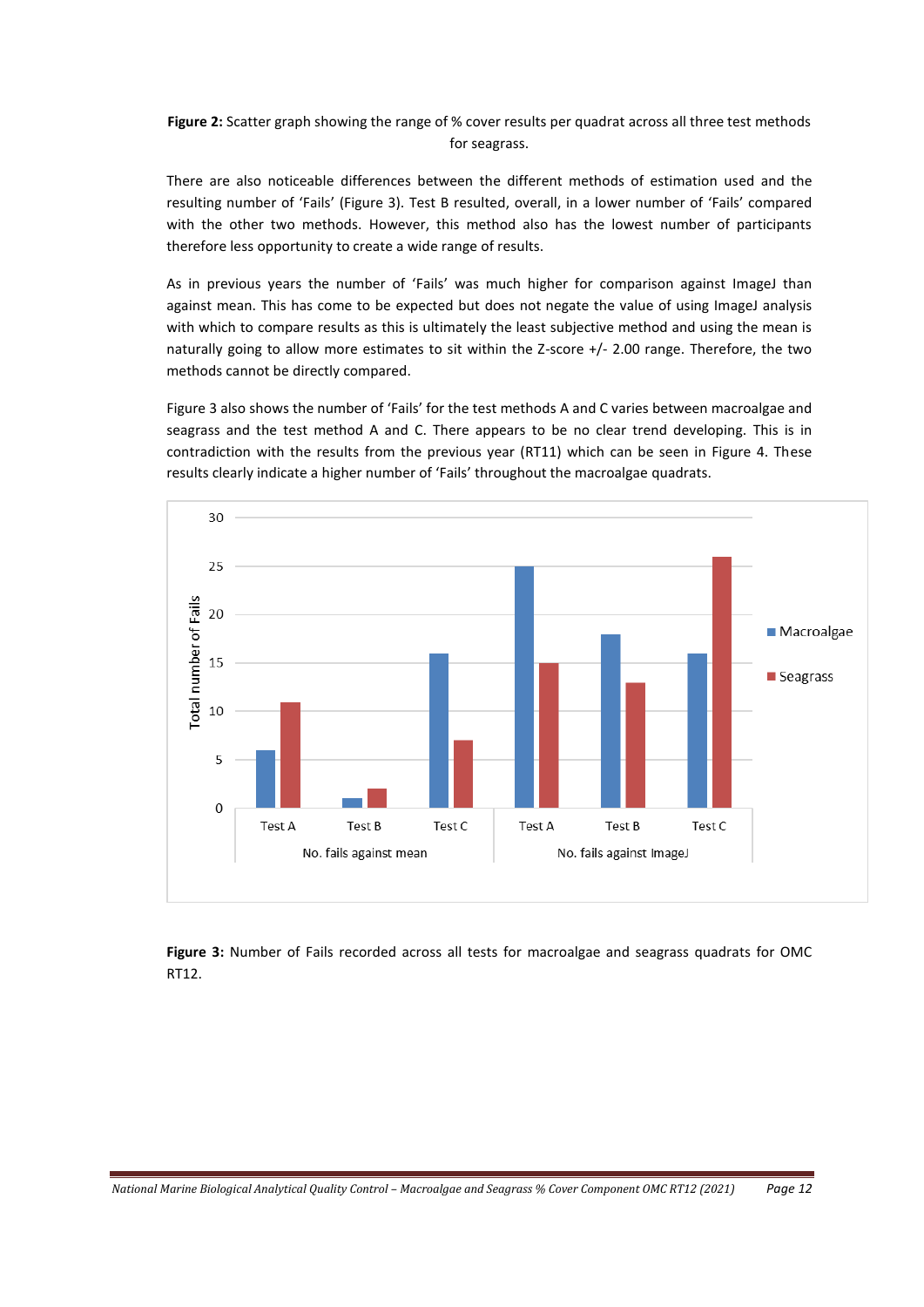



Figure 4 shows the results from the OMC RT11. The number of 'Fails' against the mean are very comparable to the current ring test, with the exception of one large peak for macroalgae test method B against ImageJ. However, the number of 'Fails' against the ImageJ show that last year the greatest number of 'Fails' was recorded for test B and not Tests A and C as seen this year. Albeit the overall number of 'Fails' is consistent with those from the previous year.

Macroalgae Tests A and B produced results that were, on average, lower than the image analysis estimates of % cover for both macroalgae and seagrass. In contrast Test C produced mean results that were higher than that of the image analysis, albeit very marginally. This is consistent with the results from last year (RT11). In contrast only seagrass test B resulted in an average % cover lower than that of the ImageJ. The other two test methods A and C regularly resulted in overestimation with test C resulting in an average of 8.6% deviation from ImageJ across all participants and quadrats. Clearly there is no continuity between test methods none of which agree regularly with the % cover results from the ImageJ analysis, some of which appear to be overestimating % cover while other methods underestimate. If different laboratories continue to use different methods of % cover estimation, then it is like that there will be no continuity in the quality of the results.

The preferred test methods remained unchanged with a greater number of participants completing tests A and C with both macroalgae and seagrass. This is also consistent with previous years and suggests this is the method most used by laboratories in the field. However, with test A regularly resulting in lower estimates of % cover than use of method C there need to be some form of calibration between the two methods to produce consistent results.

It may be considered that test method C would provide a less subjective method of estimation, as counting the number of cross hairs under which macroalgae or seagrass lay should be a relatively straight forward method. However, there is still a huge disparity in results, often much higher than for the other test methods that may suggest the method is not being used consistently between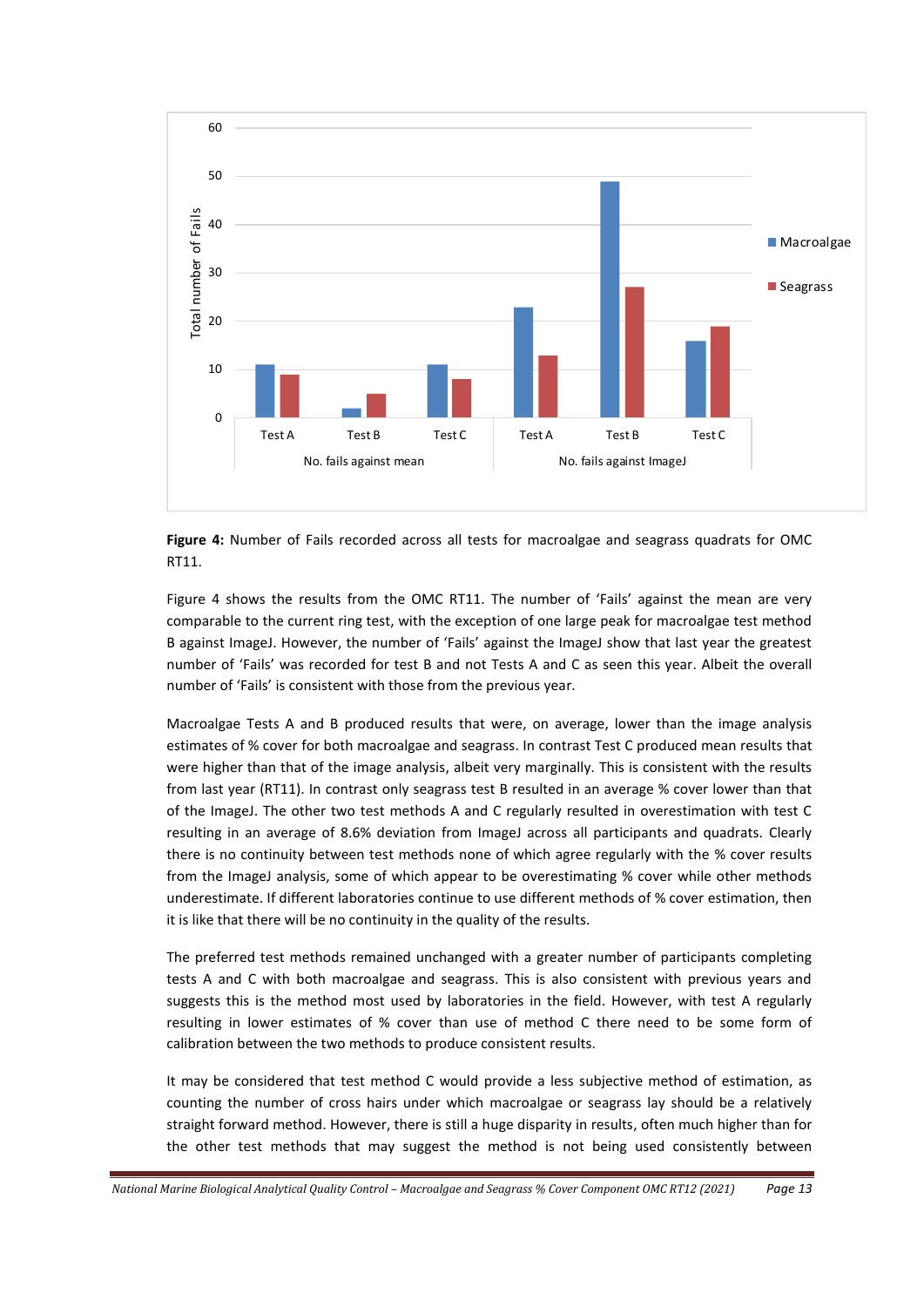participants. It may be that for some quadrats it is unclear if seagrass or macroalgae is present under a cross hair which affects the % cover estimate. This method should clearly be used with some caution.

This year all the test methods showed a broad range of results. The higher range of results is contributing to an overall higher standard deviation which lessens the risk of achieving a 'Fail' based on the Z-scores. These results along with those from previous years require further examination to improve the methodologies employed and the means in which the % cover is calculated both by field method and image analysis.

Given that not all participants complete all three methods this makes a significant difference as to the outcome of the results. This further emphasises the impact extreme outliers can have on the set of results and the overall outcome. One participant consistently overestimated the % cover and this was very evident with test A. However, not having completed test B method for estimation the range of results were much more consistent with no strong outliers. Although there was a greater level of consistency as shown in the deviation from Image J the number of recorded 'Fails' were higher due to the lower standard deviation which was able to highlight smaller deviation against Image J. This makes it harder to conclude which of the test methods is the most accurate and consistent as it is highly dependent upon the participant and the sample size.

The results from both components and across all test methods still produced a high degree of variation with the % cover ranges still beyond what could be considered acceptable levels. It is often the practice that where two field workers are estimating % cover they should remain within +/-5% of one another. This is evidently not the situation with these results and causes some concern with regards to the application of the data particularly with reference to the use of the WFD macroalgae algae % cover metric. The constant broad range of results are creating high values of standard deviation and often not highlighting the severity of the deviation from mean and image analysis and producing far fewer 'Fails' than would be expected. If it is to be taken that two field personnel should agree a % cover within +/- 5%, and therefore implicating a standard deviation of 5.0, then there would be a much higher number of fails. The average standard deviation per method ranges between 6.0 and 7.3 for macroalgae and 8.09 and 12.0 for seagrass, with very few quadrats with resulting in a standard deviation lower than 5. The macroalgae component picks up a greater number of 'Fails' because the range of results isn't as broad as those for the seagrass, so it is able to highlight outliers more easily. Many quadrat standard deviations for the seagrass component were above 10.0 which is an indication of the huge range of results and lack of consistency between field workers.

The broad range of results across participants and laboratories is a problem that needs to be addressed either by adapting a less subjective means of estimating % cover of macroalgae or seagrass, or by stimulating a field meeting with which to synchronise such methodologies and remove the high degree of error currently being recorded within the NMBAQC macroalgae and seagrass % cover tests. The current test methods do not provide a current solution and where one method may work best with macroalgae this may not be the case for seagrass, so this remains an area requiring significant further investigation.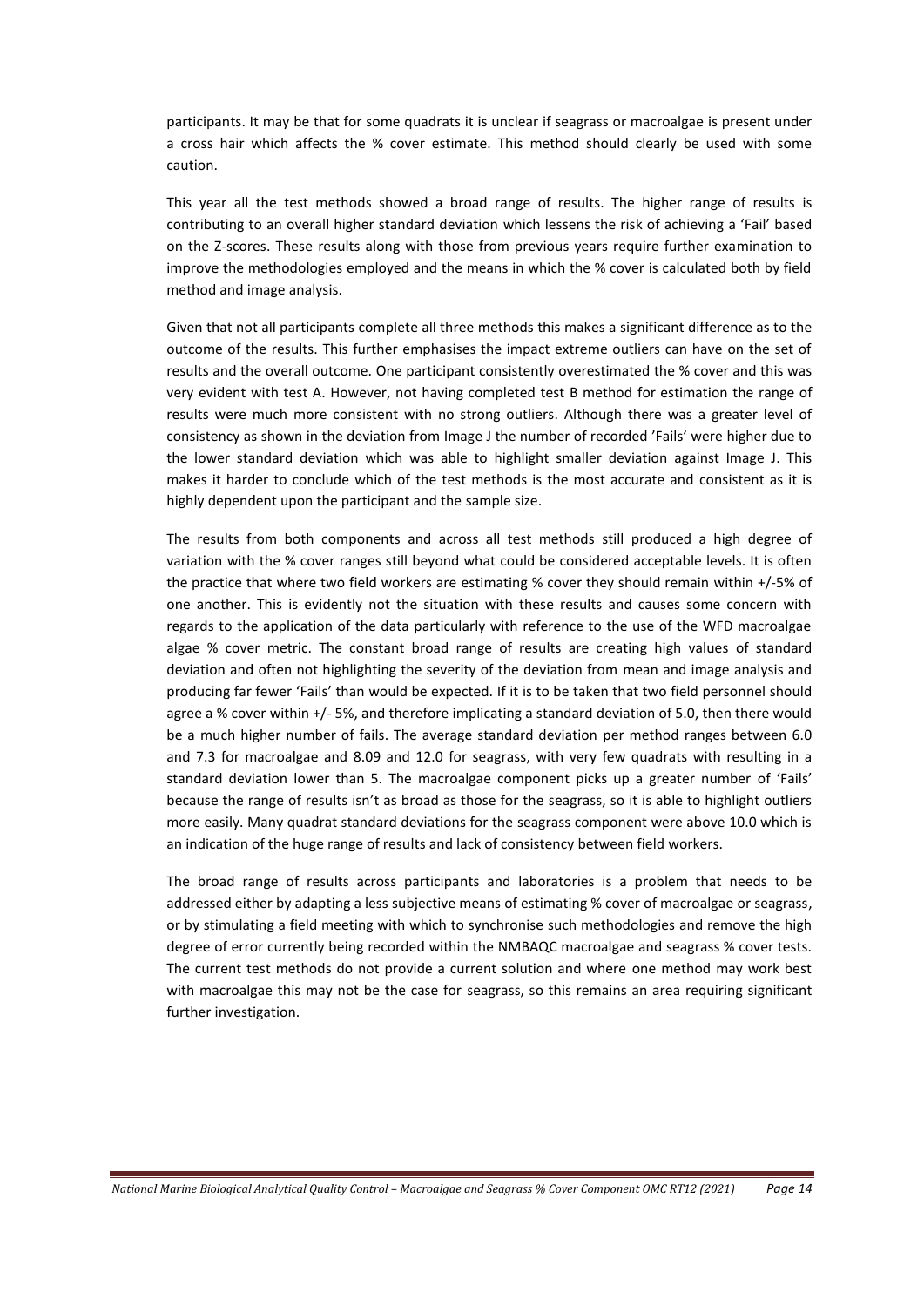# <span id="page-15-0"></span>**3 Conclusions and Recommendations**

- 1. There is evidently still a high degree of difference between tests as well as between participants and this may prompt the need for a specific workshop whereby methods can be discussed, and possibly % cover estimations compared in the field. It is not possible from the current ring test to conclude which % cover estimation method provides the most accurate results; however, it is evident through the number of participants that during OMC RT12 Test methods A and C were the most favoured methods for macroalgae and seagrass.
- 2. There is still a high level of difference between z-scores calculated from the mean and z-scores calculated from image analysis results and given the varied levels of deviation between the two it is unclear which is the most accurate method from which to compare participants results. However, the high standard deviation across all test methods is having a significant impact on the overall results.
- 3. The image analysis method used during RT12 is considered more objective than skilled eye estimation and likely to produce a more objective result. However, this method is still under development and will continue to undergo improvements prior to the next round of tests. It is recommended at this time that participants should use the Z-scores derived from comparisons with the mean if they are required for internal quality reports.
- 4. During this twelfth cycle of the macroalgae % cover exercise all laboratories were able to complete the ring test within the allocated time period. It is appreciated that conflicts with work may prevent laboratories from meeting the deadline and where necessary allowances can be made. However, it is important that all laboratories continue to attempt to submit results within the requested deadlines as detailed at the beginning of the exercise. This is in both their own interests and brings greater benefit to all participants in the scheme by increasing the dataset and ensuring preliminary bulletins and reports are circulated within the set time period. In subsequent years reminders will continue to be distributed two weeks prior to the completion of the exercise to ensure the deadline is met, with a further reminder one week prior to the deadline. Any results submitted outside of this deadline will not be accepted and will not be included in the analysis. It is also requested that those laboratories unable to meet the deadline should give prior notice of two weeks.
- 5. It may be considered that during field sampling it may be possible to estimate % cover of opportunist algae with more accuracy than when using photos. The nature of the photographs can produce difficulties when assessing the density of the algae and the presence of some shadows and the grids can hinder this further. This point has been highlighted by a couple of labs and in subsequent tests further efforts will be made to ensure this doesn't hinder the ability to accurately estimate the % cover. However, it is to be noted that many seagrass beds remain waterlogged regardless of tidal height and sun reflection may be a problem, but all attempts will be made in the future to ensure clear photos are distributed with a broad range of % covers.
- 6. Some labs still use slightly alternative methods of estimating % cover. It may be useful to review which methods are the most appropriate for the ring test and which methods are most commonly being employed. The methods that are currently included within the ring test were those considered to be most frequently used. It is agreed that where laboratories use alternative methods such as subtidal quadrat % cover estimations these methods may not accurately represent their commonly used procedures. However, by completing all three methods for both